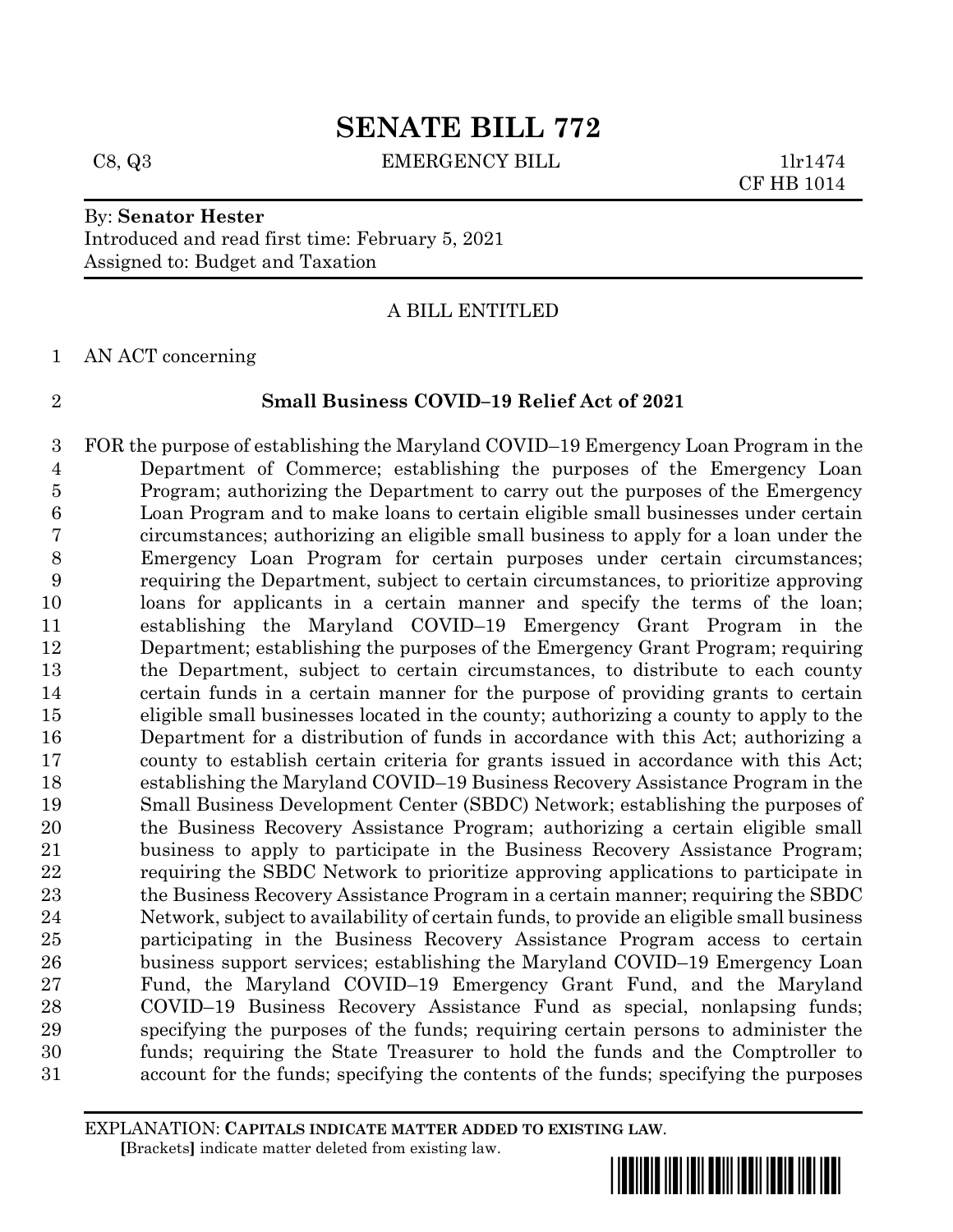1 for which the funds may be used; providing for the investment of money in and expenditures from the funds; declaring the intent of the General Assembly; allowing a subtraction modification under the Maryland income tax for a certain amount of income earned by certain small businesses for a certain taxable year; defining certain terms; providing for the application of certain provisions of this Act; providing for the construction of certain provisions of this Act; making certain provisions of this Act subject to a certain contingency; making this Act an emergency measure; and generally relating to assistance for small businesses recovering from the coronavirus pandemic.

- BY repealing and reenacting, without amendments,
- Article Economic Development
- 12 Section 1–101(a), (c), and (e)
- Annotated Code of Maryland
- (2018 Replacement Volume and 2020 Supplement)
- BY adding to
- Article Economic Development
- Section 5–1701 through 5–1704 to be under the new subtitle "Subtitle 17. Maryland COVID–19 Emergency Loan Program"; 5–1801 through 5–1804 to be under the new subtitle "Subtitle 18. Maryland COVID–19 Emergency Grant Program"; and 10–1001 through 10–1004 to be under the new subtitle "Subtitle 10. Maryland COVID–19 Business Recovery Assistance Program"
- Annotated Code of Maryland
- (2018 Replacement Volume and 2020 Supplement)
- BY repealing and reenacting, without amendments,
- Article Tax General
- Section 10–207(a) and 10–307(a)
- Annotated Code of Maryland
- (2016 Replacement Volume and 2020 Supplement)
- BY adding to
- Article Tax General
- Section 10–207(jj)
- Annotated Code of Maryland
- (2016 Replacement Volume and 2020 Supplement)
- BY repealing and reenacting, with amendments,
- Article Tax General
- Section 10–307(g)
- Annotated Code of Maryland
- (2016 Replacement Volume and 2020 Supplement)
- SECTION 1. BE IT ENACTED BY THE GENERAL ASSEMBLY OF MARYLAND,
- That the Laws of Maryland read as follows: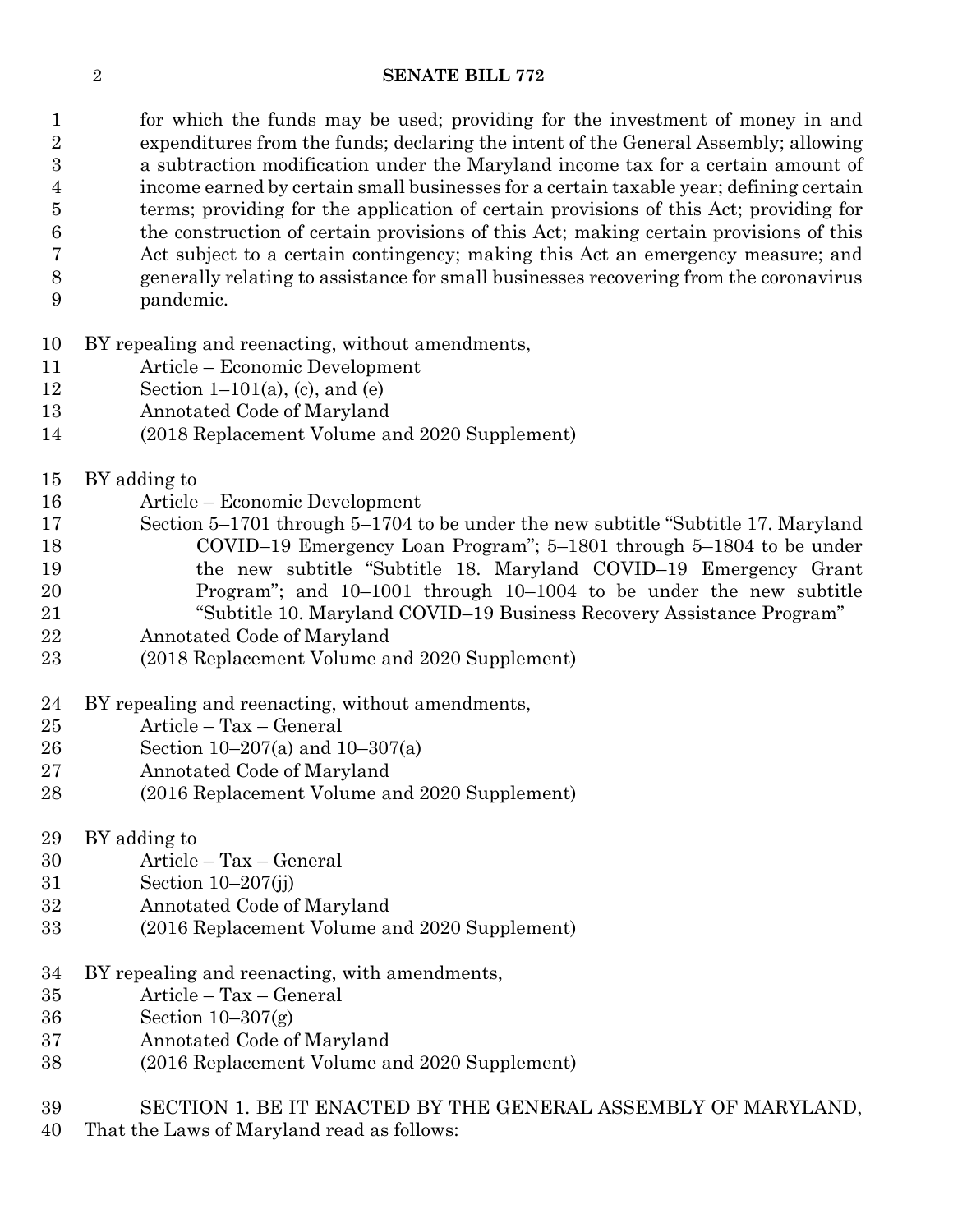| 1                    | <b>Article - Economic Development</b>                                                                                                                                                                                                      |
|----------------------|--------------------------------------------------------------------------------------------------------------------------------------------------------------------------------------------------------------------------------------------|
| $\overline{2}$       | $1 - 101.$                                                                                                                                                                                                                                 |
| 3                    | In this division the following words have the meanings indicated.<br>(a)                                                                                                                                                                   |
| 4                    | "Department" means the Department of Commerce.<br>$\left( \mathrm{c}\right)$                                                                                                                                                               |
| 5                    | "Secretary" means the Secretary of Commerce.<br>(e)                                                                                                                                                                                        |
| $\boldsymbol{6}$     | SUBTITLE 17. MARYLAND COVID-19 EMERGENCY LOAN PROGRAM.                                                                                                                                                                                     |
| 7                    | $5 - 1701.$                                                                                                                                                                                                                                |
| 8<br>9               | IN THIS SUBTITLE THE FOLLOWING WORDS HAVE THE MEANINGS<br>(A)<br><b>INDICATED.</b>                                                                                                                                                         |
| 10<br>11             | "ELIGIBLE SMALL BUSINESS" MEANS A SMALL, MINORITY, OR<br>(B)<br><b>WOMEN-OWNED BUSINESS THAT:</b>                                                                                                                                          |
| 12                   | (1)<br>IS INDEPENDENTLY OWNED AND OPERATED;                                                                                                                                                                                                |
| 13                   | (2)<br>IS NOT A SUBSIDIARY OF ANOTHER BUSINESS;                                                                                                                                                                                            |
| 14                   | (3)<br>IS NOT DOMINANT IN ITS FIELD OF OPERATION;                                                                                                                                                                                          |
| 15                   | (4)<br>IS IN GOOD STANDING WITH THE STATE;                                                                                                                                                                                                 |
| 16<br>17             | (5)<br>DID NOT EMPLOY IN ITS OPERATIONS MORE THAN 50 FULL-TIME<br>EQUIVALENT EMPLOYEES DURING CALENDAR YEAR 2019; AND                                                                                                                      |
| 18<br>19             | (6)<br>HAS EXPERIENCED A REDUCTION IN GROSS REVENUE OF AT LEAST<br>25%, AS DETERMINED BY:                                                                                                                                                  |
| 20<br>21<br>22<br>23 | FOR A SMALL BUSINESS THAT BEGAN OPERATING BEFORE<br>(I)<br>JULY 1, 2019, THE DIFFERENCE BETWEEN THE REVENUE FOR THE PERIOD OF<br>MARCH THROUGH JUNE 2020 AND THE REVENUE FOR THE PERIOD OF MARCH<br>THROUGH JUNE 2019; AND                 |
| 24<br>25<br>26<br>27 | FOR A SMALL BUSINESS THAT BEGAN OPERATING ON OR<br>(II)<br>AFTER JULY 1, 2019, THE DIFFERENCE BETWEEN THE SUM OF REVENUE FOR THE<br>PERIOD OF MARCH THROUGH JUNE 2020 AND THE AMOUNT EQUAL TO FOUR TIMES<br>THE REVENUE FOR FEBRUARY 2020. |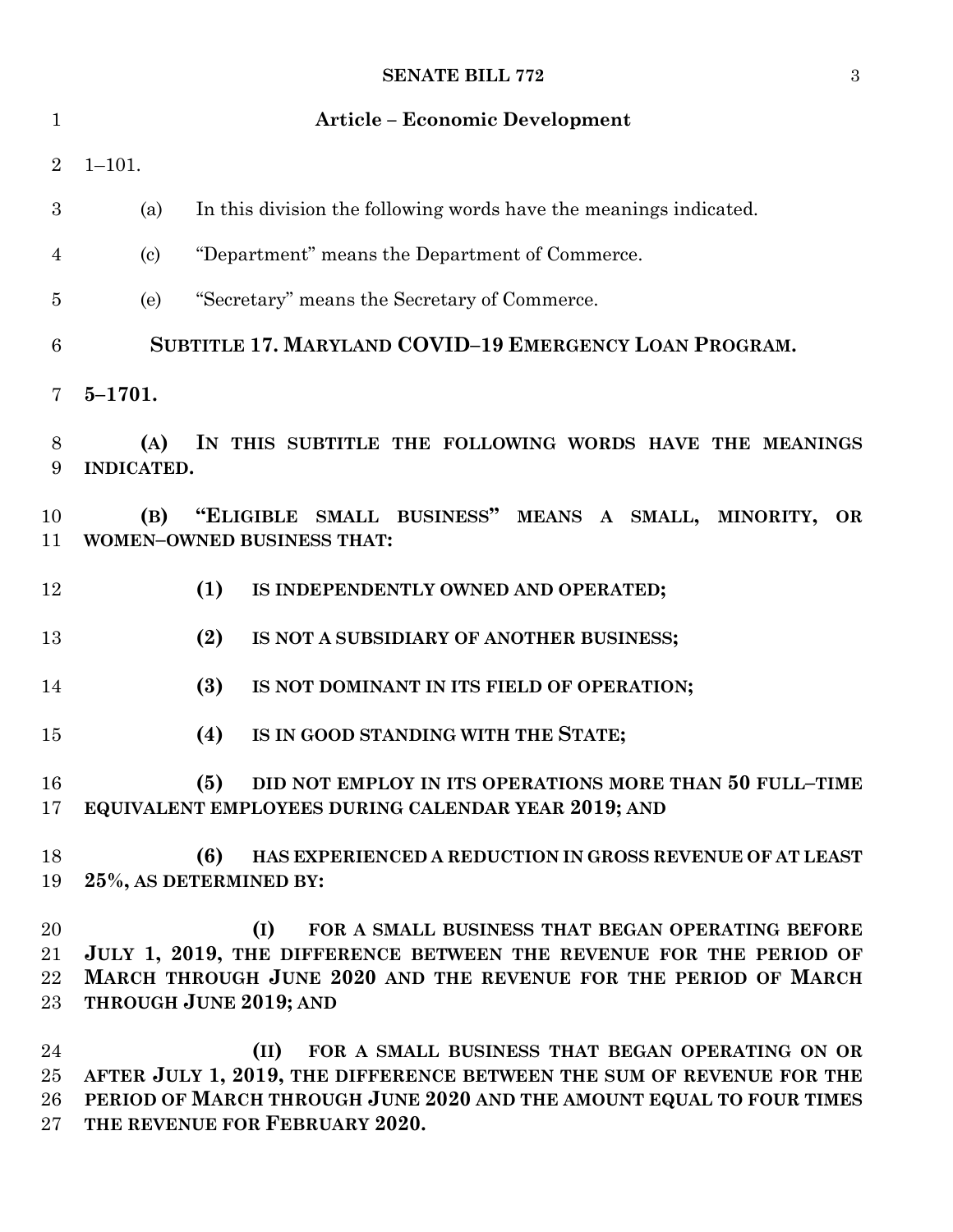**(C) "FUND" MEANS THE MARYLAND COVID–19 EMERGENCY LOAN FUND.**

 **(D) "PROGRAM" MEANS THE MARYLAND COVID–19 EMERGENCY LOAN PROGRAM.**

**5–1702.**

 **(A) THERE IS A MARYLAND COVID–19 EMERGENCY LOAN PROGRAM IN THE DEPARTMENT.**

 **(B) THE PURPOSE OF THE PROGRAM IS TO PROVIDE WORKING CAPITAL TO ASSIST MARYLAND FOR–PROFIT SMALL BUSINESSES, THE OPERATIONS OF WHICH HAVE BEEN DISRUPTED DUE TO COVID–19, AND OFFER INTERIM RELIEF COMPLEMENTING ACTIONS WITH THOSE BUSINESSES' BANKS, BUSINESS INTERRUPTION INSURANCE, AND FINANCIAL PARTNERS.**

**(C) THE DEPARTMENT SHALL ADMINISTER THE PROGRAM.**

**5–1703.**

 **(A) TO CARRY OUT THE PURPOSES OF THE PROGRAM, THE DEPARTMENT MAY MAKE LOANS IN ACCORDANCE WITH THIS SECTION TO ELIGIBLE SMALL BUSINESSES.**

 **(B) (1) AN ELIGIBLE SMALL BUSINESS MAY APPLY FOR A LOAN UNDER THE PROGRAM IF THE ELIGIBLE SMALL BUSINESS:**

 **(I) HAS EMPLOYEES ON ITS PAYROLL FOR WHOM PAYROLL TAXES HAVE BEEN WITHHELD; AND**

 **(II) DEMONSTRATES FINANCIAL STRESS OR DISRUPTED OPERATIONS.**

 **(2) THE DEPARTMENT MAY SPECIFY ADDITIONAL ELIGIBILITY AND APPLICATION REQUIREMENTS FOR A LOAN UNDER THE PROGRAM.**

 **(3) THE DEPARTMENT SHALL PRIORITIZE APPROVING LOANS FOR APPLICANTS IN THE FOLLOWING ORDER:**

 **(I) ELIGIBLE SMALL BUSINESSES WITH 10 OR FEWER FULL–TIME EQUIVALENT EMPLOYEES;**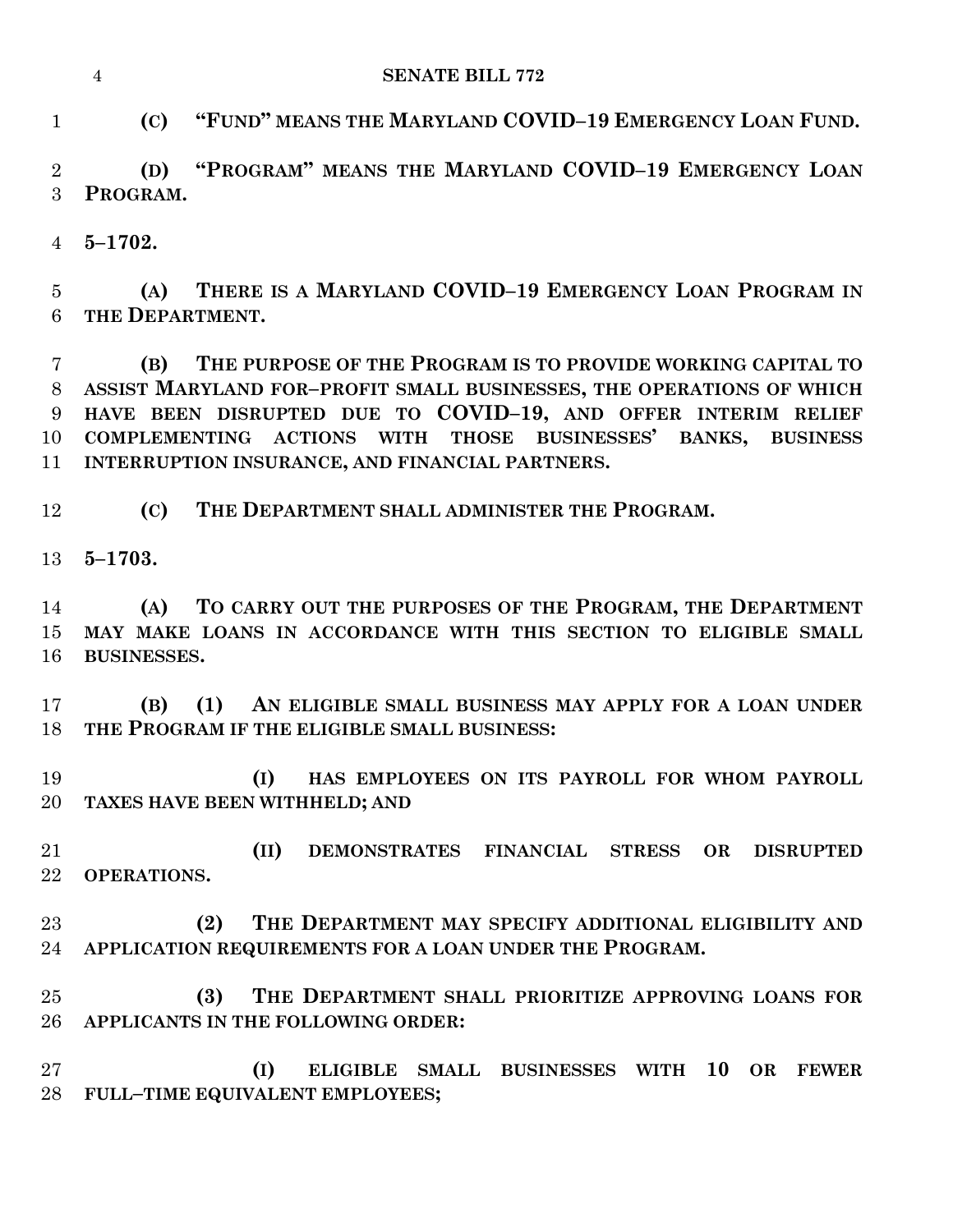**(II) ELIGIBLE SMALL BUSINESSES WITH MORE THAN 10 BUT NO MORE THAN 25 FULL–TIME EQUIVALENT EMPLOYEES; AND (III) ELIGIBLE SMALL BUSINESSES WITH MORE THAN 25 FULL–TIME EQUIVALENT EMPLOYEES. (C) (1) SUBJECT TO PARAGRAPH (2) OF THIS SUBSECTION, THE DEPARTMENT SHALL SPECIFY THE TERMS OF THE LOAN. (2) THE LOAN: (I) SHALL BE INTEREST–FREE FOR AT LEAST THE FIRST 12 MONTHS OF THE TERM OF THE LOAN; AND (II) MAY NOT REQUIRE THE PROVISION OF ANY COLLATERAL. (D) A LOAN ISSUED UNDER THE PROGRAM MAY BE UTILIZED FOR: (1) WORKING CAPITAL TO SUPPORT PAYROLL EXPENSES; (2) RENT OR MORTGAGE EXPENSES; (3) UTILITY EXPENSES; OR (4) OTHER SIMILAR EXPENSES THAT OCCUR IN THE ORDINARY COURSE OF OPERATIONS. 5–1704. (A) THERE IS A MARYLAND COVID–19 EMERGENCY LOAN FUND. (B) THE PURPOSE OF THE FUND IS TO PROVIDE LOANS TO ELIGIBLE SMALL BUSINESSES IN ACCORDANCE WITH § 5–1703 OF THIS SUBTITLE. (C) THE SECRETARY SHALL ADMINISTER THE FUND. (D) (1) THE FUND IS A SPECIAL, NONLAPSING FUND THAT IS NOT SUBJECT TO § 7–302 OF THE STATE FINANCE AND PROCUREMENT ARTICLE. (2) THE STATE TREASURER SHALL HOLD THE FUND SEPARATELY, AND THE COMPTROLLER SHALL ACCOUNT FOR THE FUND. (E) THE FUND CONSISTS OF:**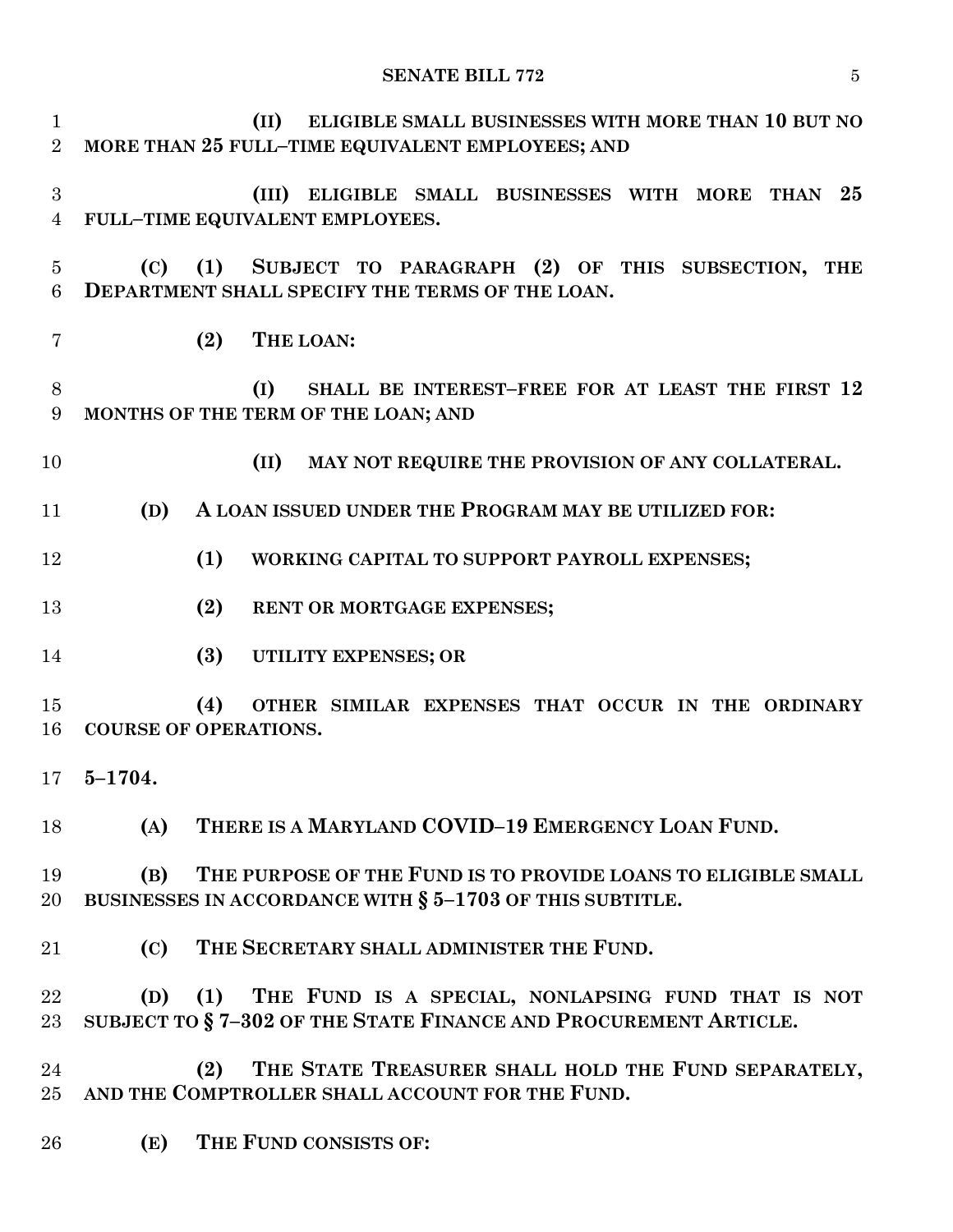**(1) MONEY APPROPRIATED IN THE STATE BUDGET TO THE FUND; AND**

 **(2) ANY OTHER MONEY FROM ANY OTHER SOURCE ACCEPTED FOR THE BENEFIT OF THE FUND.**

 **(F) THE FUND MAY BE USED ONLY FOR PROVIDING LOANS UNDER THE PROGRAM.**

 **(G) (1) THE STATE TREASURER SHALL INVEST THE MONEY OF THE FUND IN THE SAME MANNER AS OTHER STATE MONEY MAY BE INVESTED.**

 **(2) ANY INTEREST EARNINGS OF THE FUND SHALL BE CREDITED TO THE GENERAL FUND OF THE STATE.**

 **(H) EXPENDITURES FROM THE FUND MAY BE MADE ONLY IN ACCORDANCE WITH THE STATE BUDGET.**

 **(I) IT IS THE INTENT OF THE GENERAL ASSEMBLY THAT \$20,000,000 OF FINANCIAL ASSISTANCE PROVIDED BY THE FEDERAL GOVERNMENT TO THE STATE IN RESPONSE TO THE CORONAVIRUS PANDEMIC ON OR AFTER JANUARY 1, 2021, BE DISTRIBUTED TO THE FUND, IF THE PURPOSES OF THE PROGRAM ARE A PERMISSIBLE USE OF THE FINANCIAL ASSISTANCE.**

**SUBTITLE 18. MARYLAND COVID–19 EMERGENCY GRANT PROGRAM.**

**5–1801.**

 **(A) IN THIS SUBTITLE THE FOLLOWING WORDS HAVE THE MEANINGS INDICATED.**

- **(B) "ELIGIBLE SMALL BUSINESS" MEANS A BUSINESS THAT:**
- **(1) IS INDEPENDENTLY OWNED AND OPERATED;**
- **(2) IS NOT A SUBSIDIARY OF ANOTHER BUSINESS;**
- **(3) IS NOT DOMINANT IN ITS FIELD OF OPERATION;**
- **(4) IS IN GOOD STANDING WITH THE STATE;**
- **(5) DID NOT EMPLOY IN ITS OPERATIONS MORE THAN 15 FULL–TIME EQUIVALENT EMPLOYEES DURING CALENDAR YEAR 2019; AND**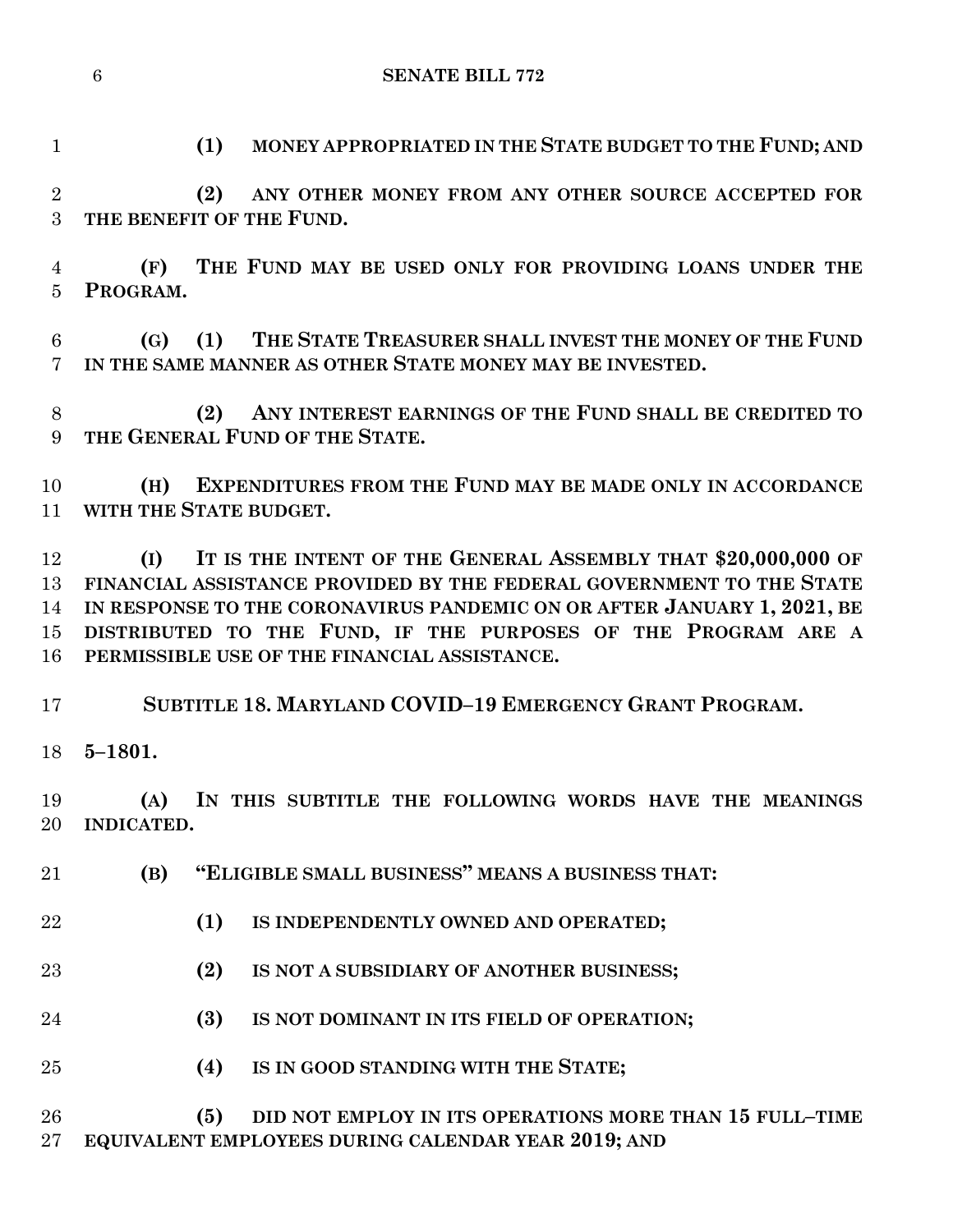**(6) HAS EXPERIENCED A REDUCTION IN GROSS REVENUE OF AT LEAST 25%, AS DETERMINED BY:**

 **(I) FOR A SMALL BUSINESS THAT BEGAN OPERATING BEFORE JULY 1, 2019, THE DIFFERENCE BETWEEN THE REVENUE FOR THE PERIOD OF MARCH THROUGH JUNE 2020 AND THE REVENUE FOR THE PERIOD OF MARCH THROUGH JUNE 2019; AND**

 **(II) FOR A SMALL BUSINESS THAT BEGAN OPERATING ON OR AFTER JULY 1, 2019, THE DIFFERENCE BETWEEN THE SUM OF REVENUE FOR THE PERIOD OF MARCH THROUGH JUNE 2020 AND THE AMOUNT EQUAL TO FOUR TIMES THE REVENUE FOR FEBRUARY 2020.**

 **(C) "FUND" MEANS THE MARYLAND COVID–19 EMERGENCY GRANT FUND.**

 **(D) "PROGRAM" MEANS THE MARYLAND COVID–19 EMERGENCY GRANT PROGRAM.**

**5–1802.**

 **(A) THERE IS A MARYLAND COVID–19 EMERGENCY GRANT PROGRAM IN THE DEPARTMENT.**

 **(B) THE PURPOSE OF THE PROGRAM IS TO PROVIDE WORKING CAPITAL TO ASSIST MARYLAND FOR–PROFIT SMALL BUSINESSES, THE OPERATIONS OF WHICH HAVE BEEN DISRUPTED DUE TO COVID–19, AND OFFER INTERIM RELIEF COMPLEMENTING ACTIONS WITH THOSE BUSINESSES' BANKS, BUSINESS INTERRUPTION INSURANCE, AND FINANCIAL PARTNERS.**

**(C) THE DEPARTMENT SHALL ADMINISTER THE PROGRAM.**

**5–1803.**

 **(A) SUBJECT TO SUBSECTION (B) OF THIS SECTION, TO CARRY OUT THE PURPOSES OF THE PROGRAM, ON APPLICATION BY A COUNTY THE DEPARTMENT SHALL DISTRIBUTE TO THE COUNTY A PORTION OF FUNDS FROM THE FUND ON A PER CAPITA BASIS.**

 **(B) (1) A COUNTY MAY APPLY TO THE DEPARTMENT FOR A DISTRIBUTION OF FUNDS IN ACCORDANCE WITH SUBSECTION (A) OF THIS SECTION TO BE USED TO PROVIDE GRANTS TO ELIGIBLE SMALL BUSINESSES LOCATED IN THE COUNTY.**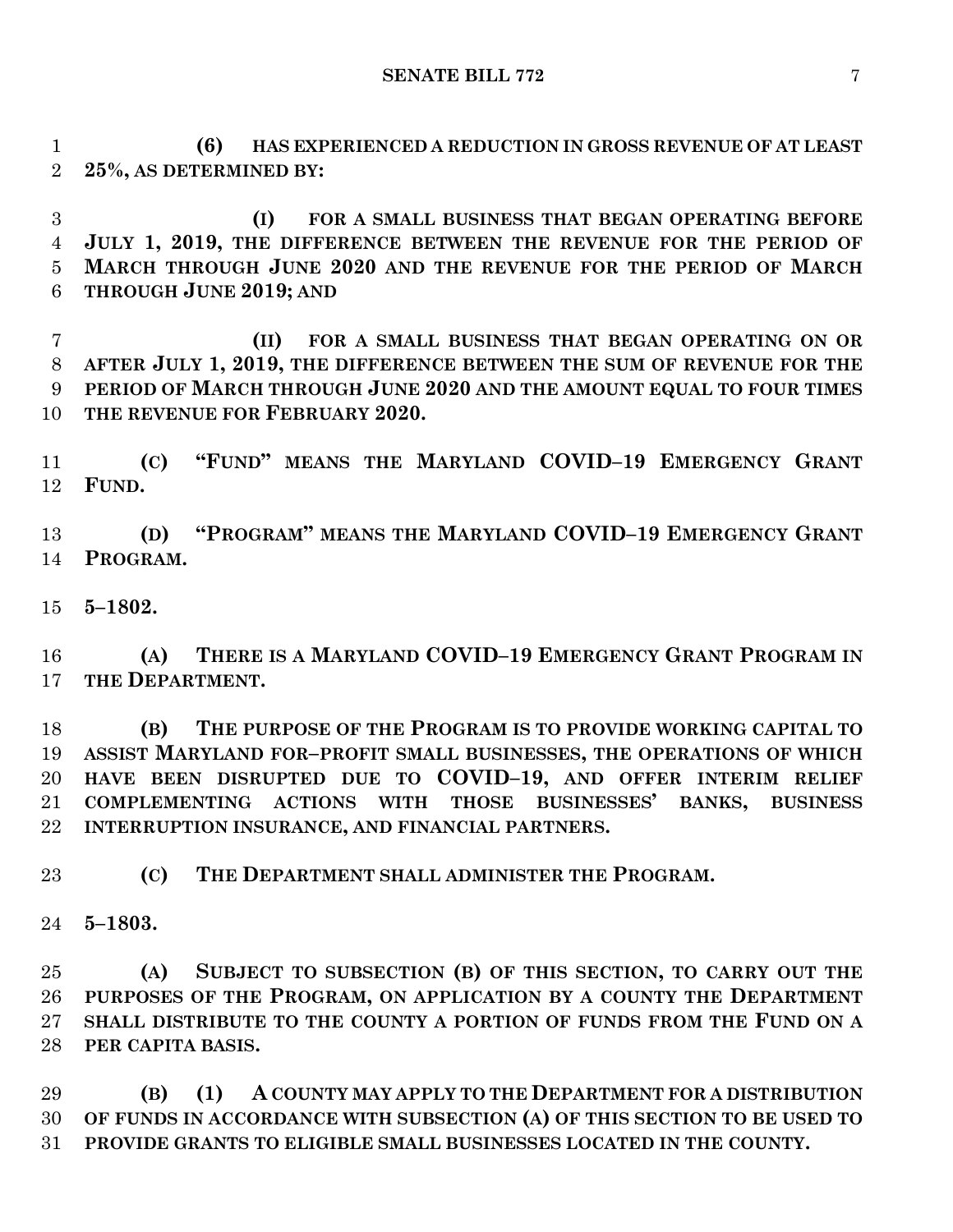**(2) FOR THE GRANTS AUTHORIZED UNDER THIS SECTION, EACH COUNTY MAY ESTABLISH:**

**(I) ELIGIBILITY AND APPLICATION REQUIREMENTS;**

**(II) THE AMOUNT OF THE GRANTS; AND** 

 **(III) THE PURPOSES FOR WHICH THE GRANTS MAY BE EXPENDED.**

**5–1804.**

**(A) THERE IS A MARYLAND COVID–19 EMERGENCY GRANT FUND.**

 **(B) THE PURPOSE OF THE FUND IS TO PROVIDE FUNDING TO EACH COUNTY TO MAKE GRANTS TO ELIGIBLE SMALL BUSINESSES LOCATED IN THE COUNTY IN ACCORDANCE WITH § 5–1803 OF THIS SUBTITLE.**

**(C) THE SECRETARY SHALL ADMINISTER THE FUND.**

 **(D) (1) THE FUND IS A SPECIAL, NONLAPSING FUND THAT IS NOT SUBJECT TO § 7–302 OF THE STATE FINANCE AND PROCUREMENT ARTICLE.**

 **(2) THE STATE TREASURER SHALL HOLD THE FUND SEPARATELY, AND THE COMPTROLLER SHALL ACCOUNT FOR THE FUND.**

- **(E) THE FUND CONSISTS OF:**
- 

**(1) MONEY APPROPRIATED IN THE STATE BUDGET TO THE FUND; AND**

 **(2) ANY OTHER MONEY FROM ANY OTHER SOURCE ACCEPTED FOR THE BENEFIT OF THE FUND.**

 **(F) THE FUND MAY BE USED ONLY TO PROVIDE GRANTS UNDER THE PROGRAM.**

 **(G) (1) THE STATE TREASURER SHALL INVEST THE MONEY OF THE FUND IN THE SAME MANNER AS OTHER STATE MONEY MAY BE INVESTED.**

 **(2) ANY INTEREST EARNINGS OF THE FUND SHALL BE CREDITED TO THE GENERAL FUND OF THE STATE.**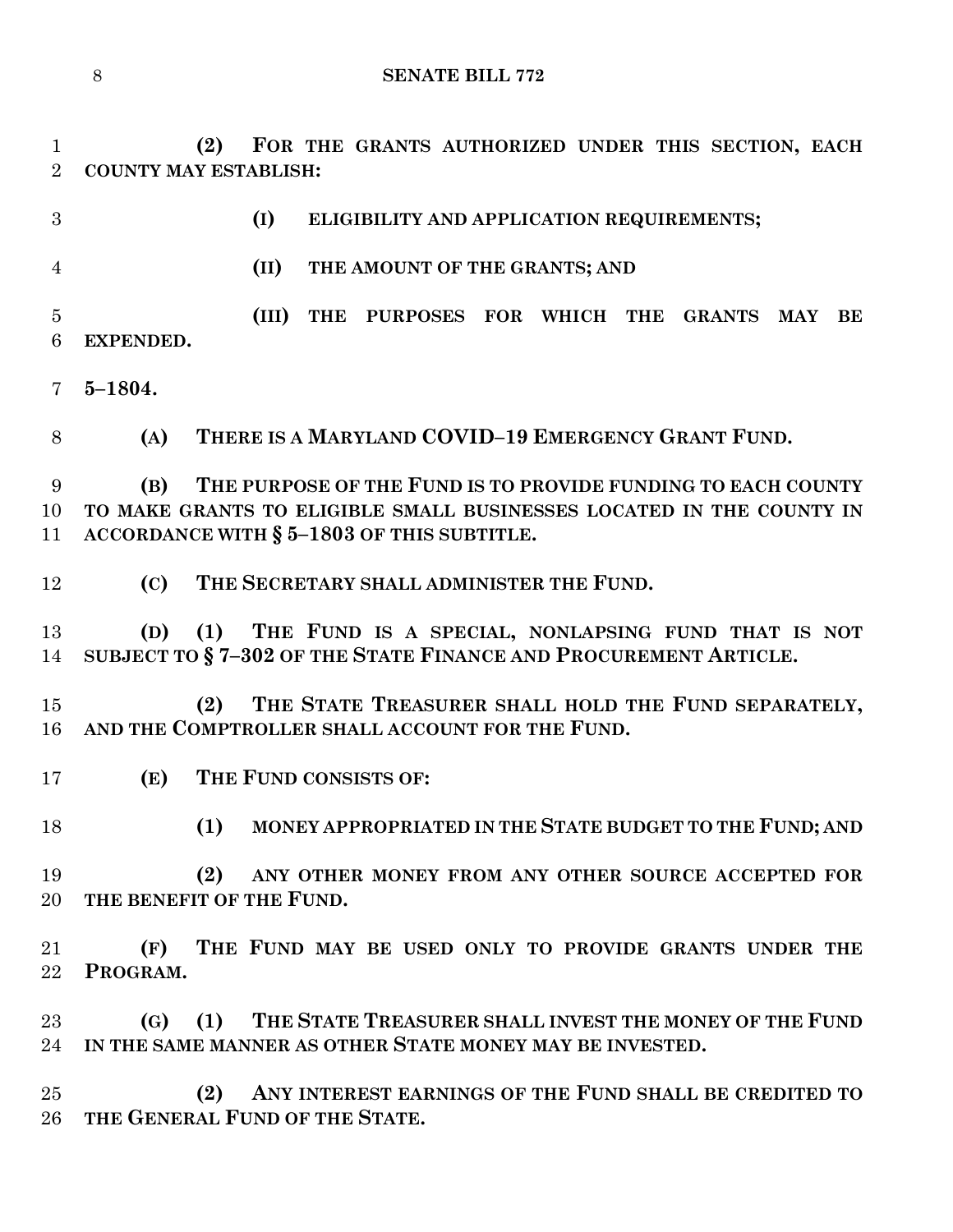**(H) EXPENDITURES FROM THE FUND MAY BE MADE ONLY IN ACCORDANCE WITH THE STATE BUDGET.**

 **(I) IT IS THE INTENT OF THE GENERAL ASSEMBLY THAT \$20,000,000 OF FINANCIAL ASSISTANCE PROVIDED BY THE FEDERAL GOVERNMENT TO THE STATE IN RESPONSE TO THE CORONAVIRUS PANDEMIC ON OR AFTER JANUARY 1, 2021, BE DISTRIBUTED TO THE FUND, IF THE PURPOSES OF THE PROGRAM ARE A PERMISSIBLE USE OF THE FINANCIAL ASSISTANCE.**

- **SUBTITLE 10. MARYLAND COVID–19 BUSINESS RECOVERY ASSISTANCE PROGRAM.**
- **10–1001.**

 **(A) IN THIS SUBTITLE THE FOLLOWING WORDS HAVE THE MEANINGS INDICATED.**

- **(B) "ELIGIBLE SMALL BUSINESS" MEANS A BUSINESS THAT:**
- **(1) IS INDEPENDENTLY OWNED AND OPERATED;**
- **(2) IS NOT A SUBSIDIARY OF ANOTHER BUSINESS;**
- **(3) IS NOT DOMINANT IN ITS FIELD OF OPERATION;**
- **(4) IS IN GOOD STANDING WITH THE STATE;**
- **(5) DID NOT EMPLOY IN ITS OPERATIONS MORE THAN 50 FULL–TIME EQUIVALENT EMPLOYEES DURING CALENDAR YEAR 2019; AND**
- **(6) HAS EXPERIENCED A REDUCTION IN GROSS REVENUE OF AT LEAST 25%, AS DETERMINED BY:**

 **(I) FOR A SMALL BUSINESS THAT BEGAN OPERATING BEFORE JULY 1, 2019, THE DIFFERENCE BETWEEN THE REVENUE FOR THE PERIOD OF MARCH THROUGH JUNE 2020 AND THE REVENUE FOR THE PERIOD OF MARCH THROUGH JUNE 2019; AND**

 **(II) FOR A SMALL BUSINESS THAT BEGAN OPERATING ON OR AFTER JULY 1, 2019, THE DIFFERENCE BETWEEN THE SUM OF REVENUE FOR THE PERIOD OF MARCH THROUGH JUNE 2020 AND THE AMOUNT EQUAL TO FOUR TIMES THE REVENUE FOR FEBRUARY 2020.**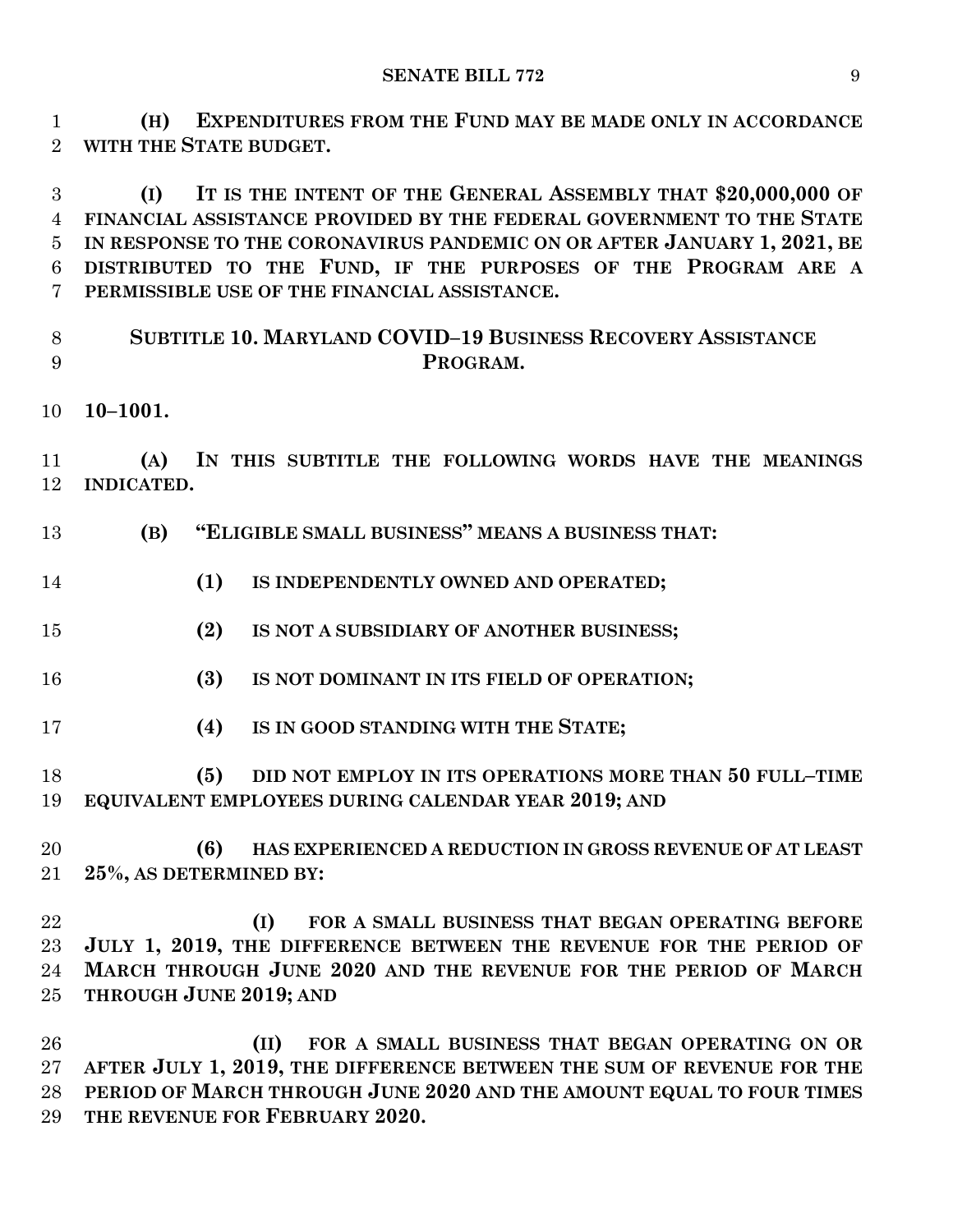**(C) "FUND" MEANS THE COVID–19 BUSINESS RECOVERY ASSISTANCE FUND.**

 **(D) "PROGRAM" MEANS THE COVID–19 BUSINESS RECOVERY ASSISTANCE PROGRAM.**

 **(E) "SBDC NETWORK" MEANS THE SMALL BUSINESS DEVELOPMENT CENTER NETWORK HEADQUARTERED IN THE UNIVERSITY OF MARYLAND, COLLEGE PARK CAMPUS.**

**10–1002.**

 **(A) THERE IS A COVID–19 BUSINESS RECOVERY ASSISTANCE PROGRAM IN THE SBDC NETWORK.**

 **(B) THE PURPOSE OF THE PROGRAM IS TO PROVIDE THE STATE'S BUSINESS COMMUNITY GUIDANCE AND RESOURCES TO RECOVER FROM THE HARDSHIPS OF THE CORONAVIRUS PANDEMIC AND ADAPT TO A POSTPANDEMIC BUSINESS ENVIRONMENT.**

**(C) THE SBDC NETWORK SHALL ADMINISTER THE PROGRAM.**

**10–1003.**

 **(A) (1) AN ELIGIBLE SMALL BUSINESS MAY APPLY TO PARTICIPATE IN THE PROGRAM.**

 **(2) THE SBDC NETWORK MAY ESTABLISH ELIGIBILITY AND APPLICATION REQUIREMENTS FOR THE PROGRAM.**

 **(3) THE SBDC NETWORK SHALL PRIORITIZE APPROVING APPLICATIONS TO PARTICIPATE IN THE PROGRAM IN THE FOLLOWING ORDER:**

 **(I) ELIGIBLE SMALL BUSINESSES WITH 10 OR FEWER FULL–TIME EQUIVALENT EMPLOYEES;**

 **(II) ELIGIBLE SMALL BUSINESSES WITH MORE THAN 10 BUT NO MORE THAN 25 FULL–TIME EQUIVALENT EMPLOYEES; AND**

 **(III) ELIGIBLE SMALL BUSINESSES WITH MORE THAN 25 FULL–TIME EQUIVALENT EMPLOYEES.**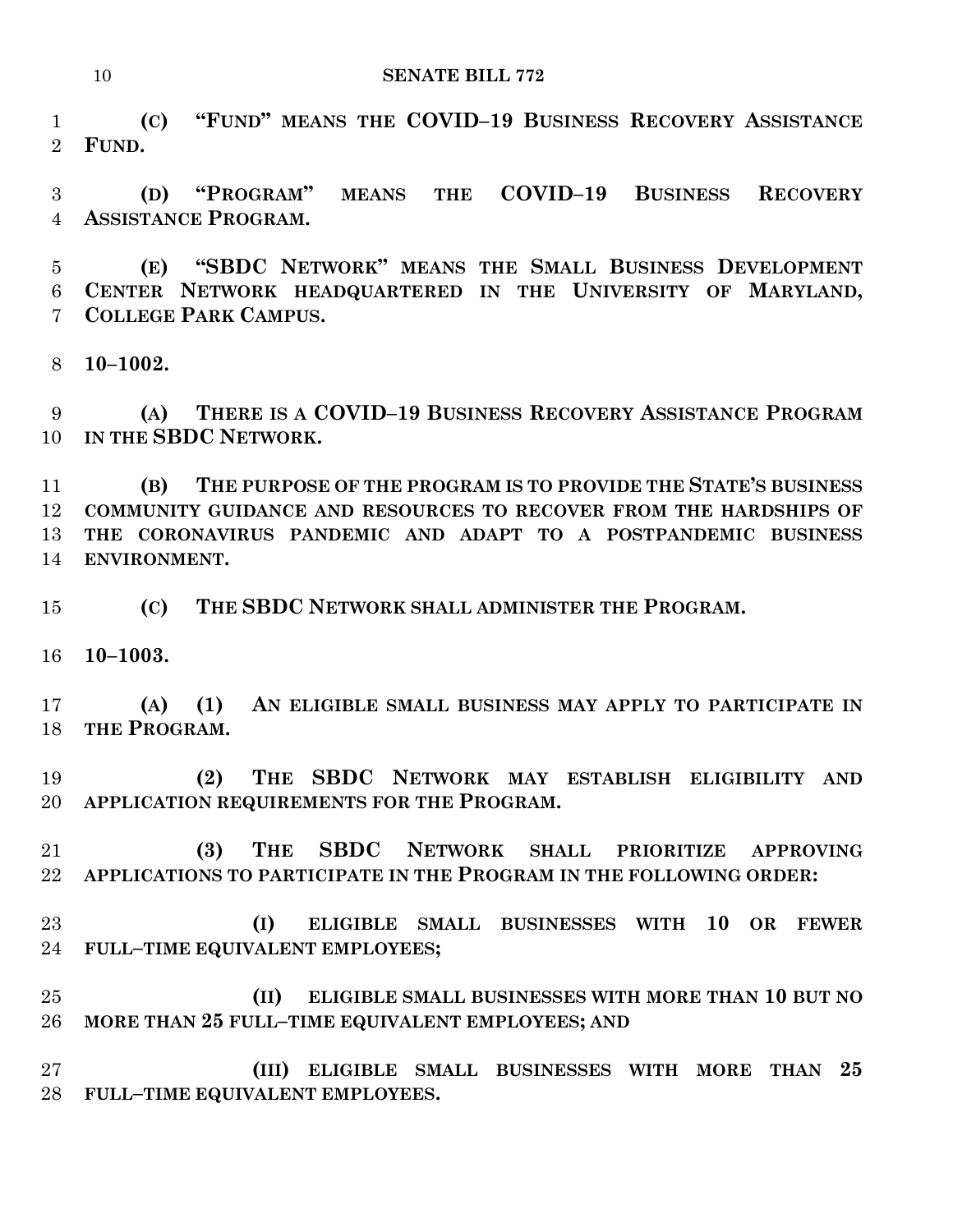**(B) SUBJECT TO SUBSECTION (C) OF THIS SECTION, THE SBDC NETWORK SHALL PROVIDE TO AN ELIGIBLE SMALL BUSINESS PARTICIPATING IN THE PROGRAM ACCESS TO BUSINESS SUPPORT SERVICES TO ASSIST THE SMALL BUSINESS IN RECOVERING FROM THE ECONOMIC HARDSHIPS OF THE CORONAVIRUS PANDEMIC, INCLUDING:**

**(1) ACCESS TO NONGOVERNMENTAL FINANCING;**

 **(2) SUPPORT FOR BUSINESS MODEL AND OPERATIONAL ADJUSTMENTS TO ADAPT TO A POSTPANDEMIC BUSINESS ENVIRONMENT;**

 **(3) ACCESS TO PROFESSIONAL SERVICES, INCLUDING ACCOUNTING, LEGAL, MARKETING, TECHNOLOGY, AND BUSINESS DEVELOPMENT SERVICES, BASED ON THE NEEDS OF THE ELIGIBLE SMALL BUSINESS; AND**

**(4) ACCESS TO OFF–THE–SHELF BUSINESS SOFTWARE.**

 **(C) SUBJECT TO AVAILABLE FUNDING IN THE FUND, THE SBDC NETWORK SHALL PROVIDE THE SERVICES AND SOFTWARE DESCRIBED UNDER SUBSECTION (B) OF THIS SECTION TO A PROGRAM PARTICIPANT AT NO COST.**

**(D) THIS SECTION MAY NOT BE CONSTRUED TO:**

 **(1) ALTER ANY ASPECTS, INCLUDING ELIGIBILITY, OF ANY OTHER PROGRAM ADMINISTERED BY THE SBDC NETWORK; OR**

 **(2) REQUIRE THE SBDC NETWORK TO PROVIDE SERVICES AT NO COST TO A PARTICIPANT OF ANY OTHER PROGRAM ADMINISTERED BY THE SBDC NETWORK.**

**10–1004.**

**(A) THERE IS A COVID–19 BUSINESS RECOVERY ASSISTANCE FUND.**

 **(B) THE PURPOSE OF THE FUND IS TO PROVIDE BUSINESS SUPPORT SERVICES TO ELIGIBLE SMALL BUSINESSES IN ACCORDANCE WITH § 10–1003 OF THIS SUBTITLE.**

 **(C) (1) THE FUND IS A SPECIAL, NONLAPSING FUND THAT IS NOT SUBJECT TO § 7–302 OF THE STATE FINANCE AND PROCUREMENT ARTICLE.**

 **(2) THE STATE TREASURER SHALL HOLD THE FUND SEPARATELY, AND THE COMPTROLLER SHALL ACCOUNT FOR THE FUND.**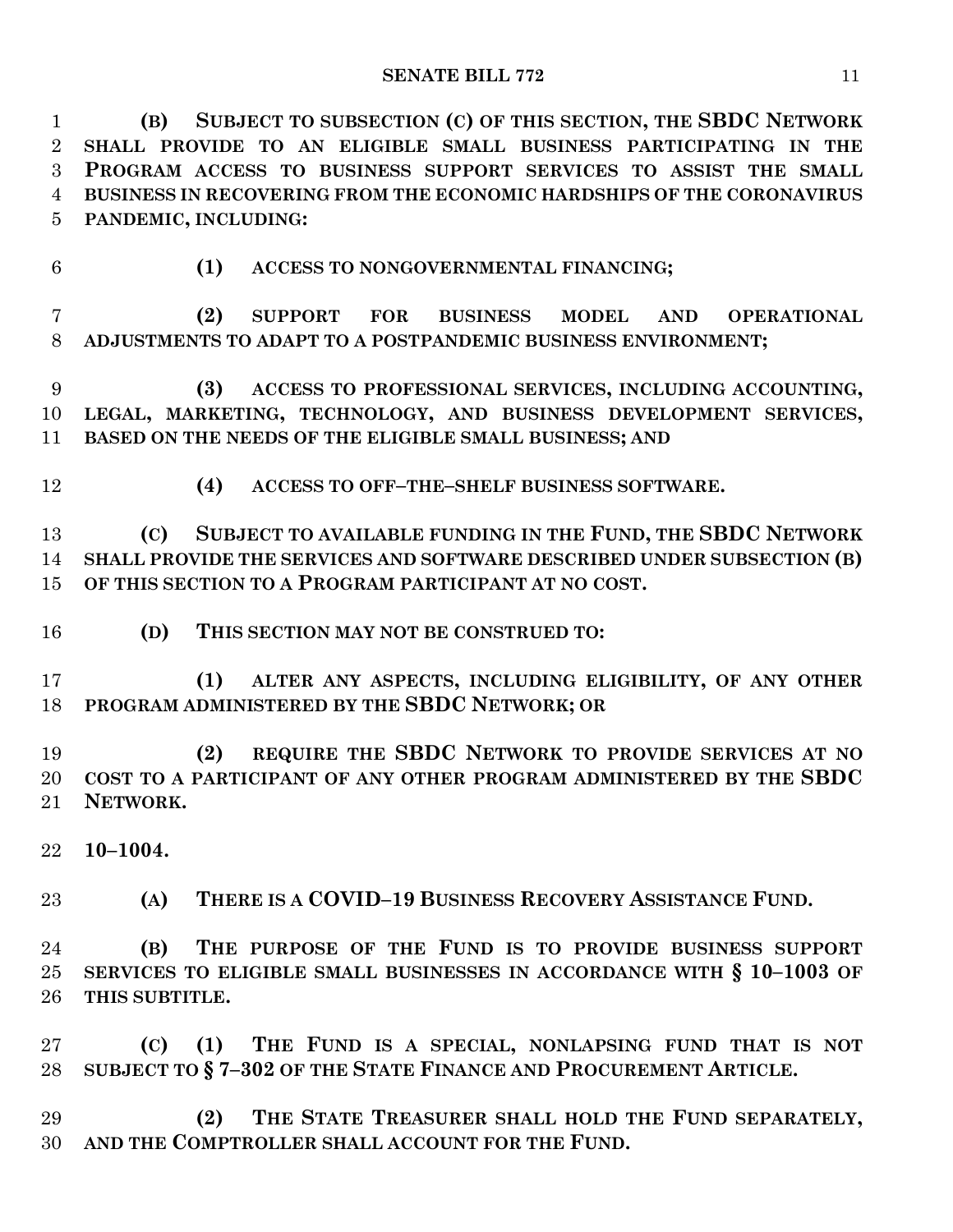- **(D) THE FUND CONSISTS OF:**
- 

**(1) MONEY APPROPRIATED IN THE STATE BUDGET TO THE FUND; AND**

 **(2) ANY OTHER MONEY FROM ANY OTHER SOURCE ACCEPTED FOR THE BENEFIT OF THE FUND.**

 **(E) THE FUND MAY BE USED TO PROVIDE SERVICES AND SOFTWARE IN ACCORDANCE WITH § 10–1003 OF THIS SUBTITLE AND FOR THE COSTS OF ADMINISTERING THE PROGRAM.**

 **(F) (1) THE STATE TREASURER SHALL INVEST THE MONEY OF THE FUND IN THE SAME MANNER AS OTHER STATE MONEY MAY BE INVESTED.**

 **(2) ANY INTEREST EARNINGS OF THE FUND SHALL BE CREDITED TO THE GENERAL FUND OF THE STATE.**

 **(G) EXPENDITURES FROM THE FUND MAY BE MADE ONLY IN ACCORDANCE WITH THE STATE BUDGET.**

 **(H) IT IS THE INTENT OF THE GENERAL ASSEMBLY THAT \$20,000,000 OF FINANCIAL ASSISTANCE PROVIDED BY THE FEDERAL GOVERNMENT TO THE STATE IN RESPONSE TO THE CORONAVIRUS PANDEMIC ON OR AFTER JANUARY 1, 2021, BE DISTRIBUTED TO THE FUND, IF THE PURPOSES OF THE PROGRAM ARE A PERMISSIBLE USE OF THE FINANCIAL ASSISTANCE.**

 SECTION 2. AND BE IT FURTHER ENACTED, That the Laws of Maryland read as follows:

# **Article – Tax – General**

10–207.

 (a) To the extent included in federal adjusted gross income, the amounts under this section are subtracted from the federal adjusted gross income of a resident to determine Maryland adjusted gross income.

 **(JJ) (1) IN THIS SUBSECTION, "SMALL BUSINESS" MEANS A BUSINESS ENTITY THAT:**

- 
- **(I) IS INDEPENDENTLY OWNED AND OPERATED;**
- **(II) IS NOT A SUBSIDIARY OF ANOTHER BUSINESS ENTITY;**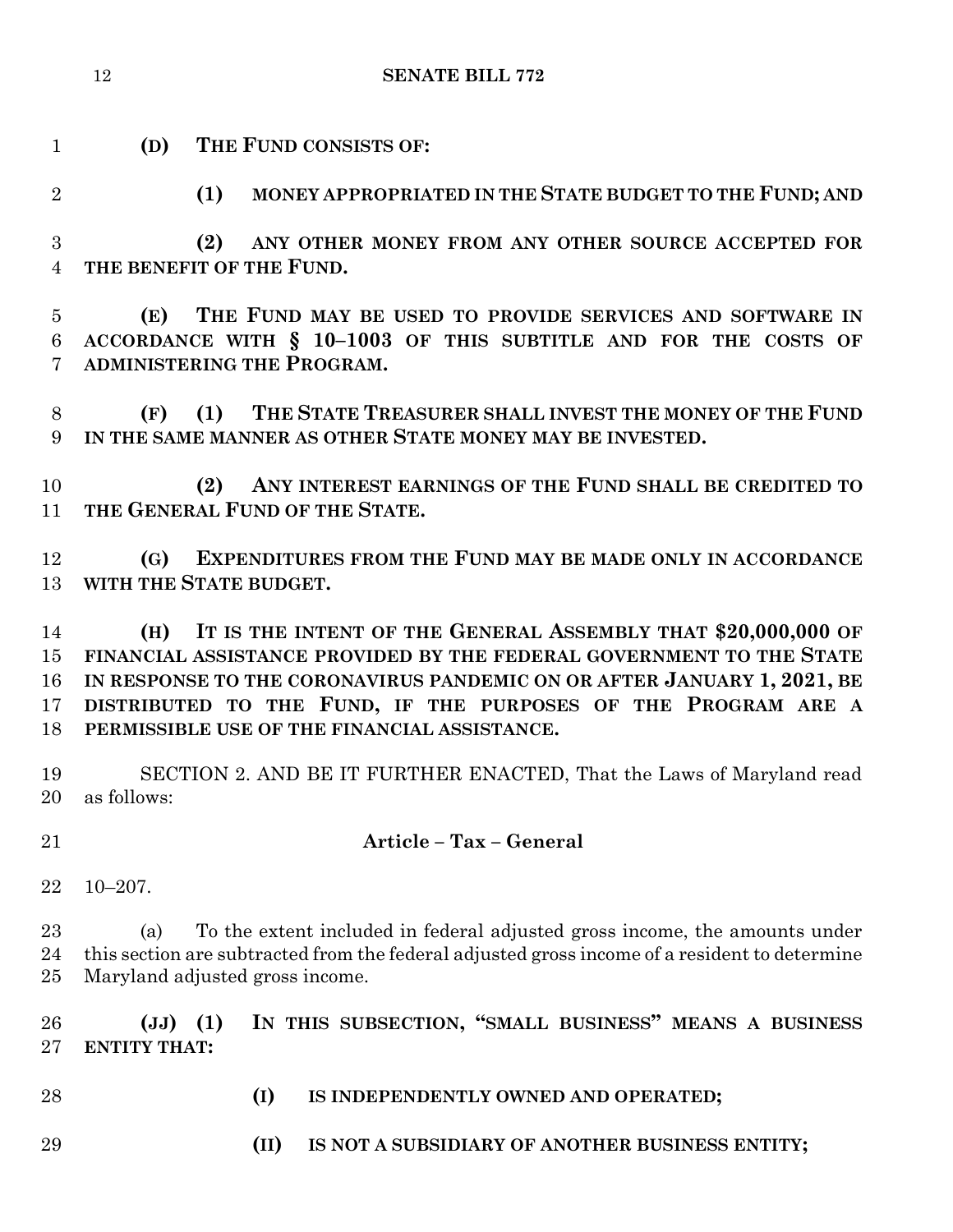**(III) IS NOT DOMINANT IN ITS FIELD OF OPERATION; (IV) DID NOT EMPLOY IN ITS OPERATIONS MORE THAN 50 FULL–TIME EQUIVALENT EMPLOYEES DURING CALENDAR YEAR 2019; AND (V) DID NOT EARN MORE THAN \$5,000,000 IN GROSS REVENUES DURING CALENDAR YEAR 2019. (2) THE SUBTRACTION UNDER SUBSECTION (A) OF THIS SECTION INCLUDES, FOR A TAXABLE YEAR BEGINNING AFTER DECEMBER 31, 2019, BUT BEFORE JANUARY 1, 2021, THE FIRST \$100,000 OF INCOME EARNED BY A TAXPAYER IF THE TAXPAYER IS A SMALL BUSINESS THAT EXPERIENCED MORE THAN A 25% REDUCTION IN INCOME BETWEEN ITS MOST RECENTLY COMPLETED FISCAL YEAR AND THE IMMEDIATELY PRECEDING FISCAL YEAR.** 10–307. (a) To the extent included in federal taxable income, the amounts under this section are subtracted from the federal taxable income of a corporation to determine Maryland modified income. (g) The subtraction under subsection (a) of this section includes the amounts allowed to be subtracted for an individual under: (1) § 10–207(i) of this title (Profits on sale or exchange of State or local bonds); 20 (2) § 10–207(k) of this title (Relocation and assistance payments); (3) § 10–207(m) of this title (State or local income tax refunds); 22 (4) § 10-207(c-1) of this title (State tax–exempt interest from mutual funds); **[**or**]** (5) § 10–207(hh) of this title (Gain on the transfer of property within the Laurel Park site or Pimlico site or Bowie Race Course Training Center property and income realized as result of governmental expenditures)**; OR (6) § 10–207(JJ) OF THIS TITLE (SMALL BUSINESS INCOME)**. SECTION 3. AND BE IT FURTHER ENACTED, That: (a) Section 1 of this Act shall take effect contingent on the provision of financial assistance to the State by the federal government in response to the coronavirus pandemic